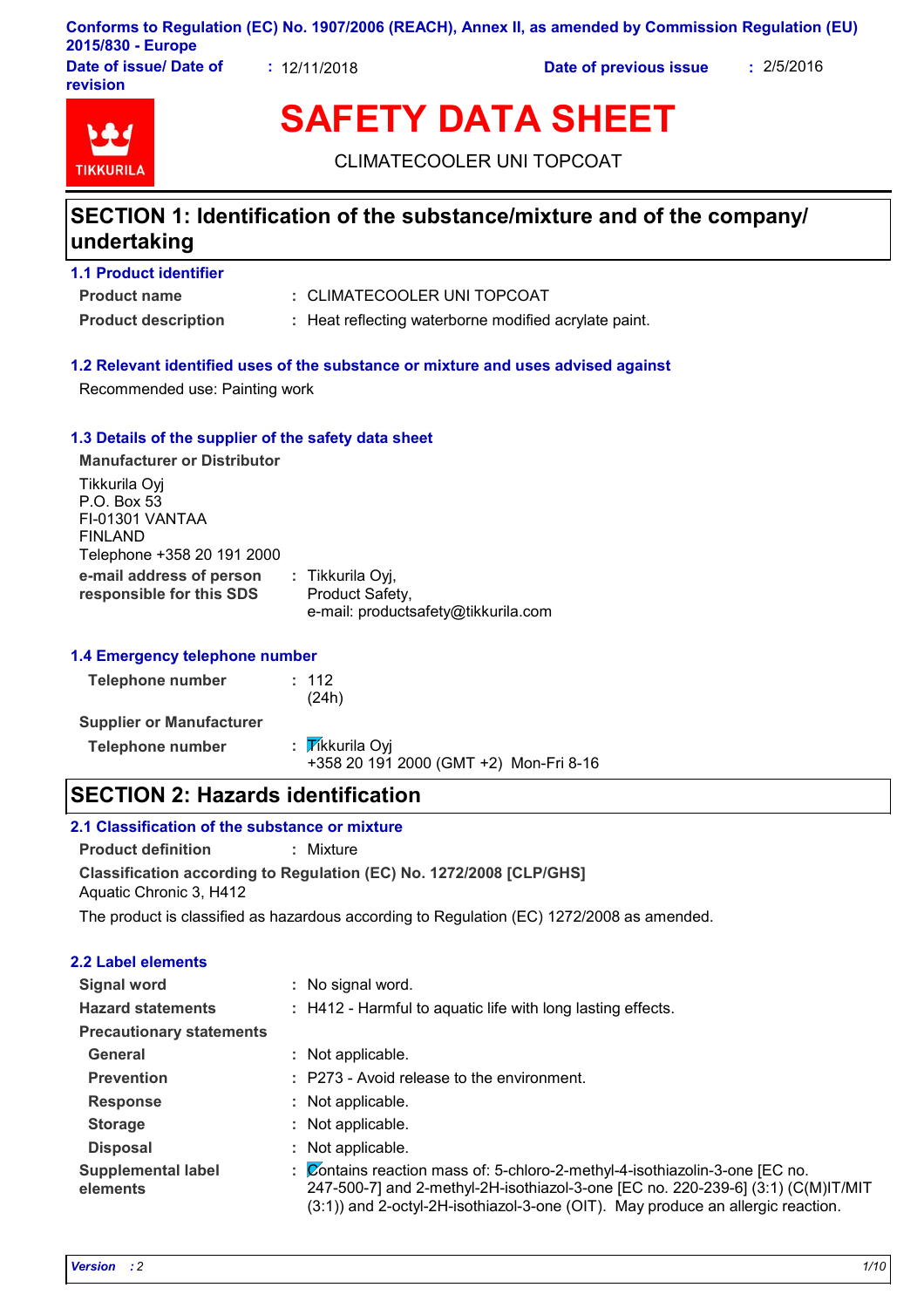*Date of issue/Date of revision 11.12.2018 Date of previous issue 05.02.2016. CLIMATECOOLER UNI TOPCOAT*

### **Treated articles**

This product contains a biocidal product for the preservation of the product during storage. Contains  $C(M)IT/MIT$  (3:1). Wear protective gloves.

### **2.3 Other hazards**

**Other hazards which do : not result in classification** : None known.

### **SECTION 3: Composition/information on ingredients**

| <b>3.2 Mixtures</b>                                                                                                                                                         | : Mixture                                                     |               |                                                                                                                                                                                                                                                           |              |
|-----------------------------------------------------------------------------------------------------------------------------------------------------------------------------|---------------------------------------------------------------|---------------|-----------------------------------------------------------------------------------------------------------------------------------------------------------------------------------------------------------------------------------------------------------|--------------|
| <b>Product/ingredient</b><br>name                                                                                                                                           | <b>Identifiers</b>                                            | $\frac{9}{6}$ | <b>Classification</b><br><b>Regulation (EC) No.</b><br>1272/2008 [CLP]                                                                                                                                                                                    | <b>Notes</b> |
| bronopol                                                                                                                                                                    | EC: 200-143-0<br>CAS: 52-51-7<br>Index: 603-085-00-8          | $\leq 0.1$    | Acute Tox. 4, H302<br>Acute Tox. 4, H312<br>Skin Irrit. 2, H315<br>Eye Dam. 1, H318<br>STOT SE 3, H335<br>Aquatic Acute 1, H400 (M=10)                                                                                                                    |              |
| terbutryn                                                                                                                                                                   | EC: 212-950-5<br>CAS: 886-50-0                                | ≤0.022        | Acute Tox. 4, H302<br>Skin Sens. 1, H317<br>Aquatic Acute 1, H400 (M=100)<br>Aquatic Chronic 1, H410 (M=100)                                                                                                                                              |              |
| 2-octyl-2H-isothiazol-3-one (OIT)                                                                                                                                           | EC: 247-761-7<br>CAS: 26530-20-1<br>Index: 613-112-00-5       | ≤0.012        | Acute Tox. 4, H302<br>Acute Tox. 3, H311<br>Acute Tox. 3, H331<br>Skin Corr. 1B, H314<br>Skin Sens. 1, H317<br>Aquatic Acute 1, H400 (M=10)<br>Aquatic Chronic 1, H410 (M=10)                                                                             |              |
| zinc pyrithione                                                                                                                                                             | REACH #: 01-2119511196-46<br>EC: 236-671-3<br>CAS: 13463-41-7 | ≤0.012        | Acute Tox. 3, H301<br>Acute Tox. 3, H331<br>Eye Dam. 1, H318<br>Aquatic Acute 1, H400 (M=100)<br>Aquatic Chronic 1, H410 (M=10)                                                                                                                           |              |
| reaction mass of: 5-chloro-2-methyl-<br>4-isothiazolin-3-one [EC no.<br>247-500-7] and 2-methyl-2H-<br>isothiazol-3-one [EC no. 220-239-6]<br>$(3:1)$ (C(M)IT/MIT $(3:1)$ ) | CAS: 55965-84-9                                               | < 0.0015      | Acute Tox. 3, H301<br>Acute Tox. 3, H311<br>Acute Tox. 3, H331<br>Skin Corr. 1B, H314<br>Skin Sens. 1, H317<br>Aquatic Acute 1, H400 (M=1)<br>Aquatic Chronic 1, H410 (M=1)<br>See Section 16 for the full<br>text of the H statements<br>declared above. |              |

There are no additional ingredients present which, within the current knowledge of the supplier, are classified and contribute to the classification of the substance and hence require reporting in this section.

There are no additional ingredients present which, within the current knowledge of the supplier and in the concentrations applicable, are classified as hazardous to health or the environment, are PBTs or vPvBs or have been assigned a workplace exposure limit and hence require reporting in this section.

Occupational exposure limits, if available, are listed in Section 8.

Notes, if applicable, refer to Notes given in Annex VI of 1272/2008/EC.

### **SECTION 4: First aid measures**

### **4.1 Description of first aid measures**

| General           | : In all cases of doubt, or when symptoms persist, seek medical attention. Show this<br>safety data sheet or label to the doctor if possible.                        |
|-------------------|----------------------------------------------------------------------------------------------------------------------------------------------------------------------|
| Eye contact       | : Check for and remove any contact lenses. Immediately flush eyes with plenty of<br>lukewarm water, keeping eyelids open. Continue to rinse for at least 10 minutes. |
| <b>Inhalation</b> | $\therefore$ Remove to fresh air.                                                                                                                                    |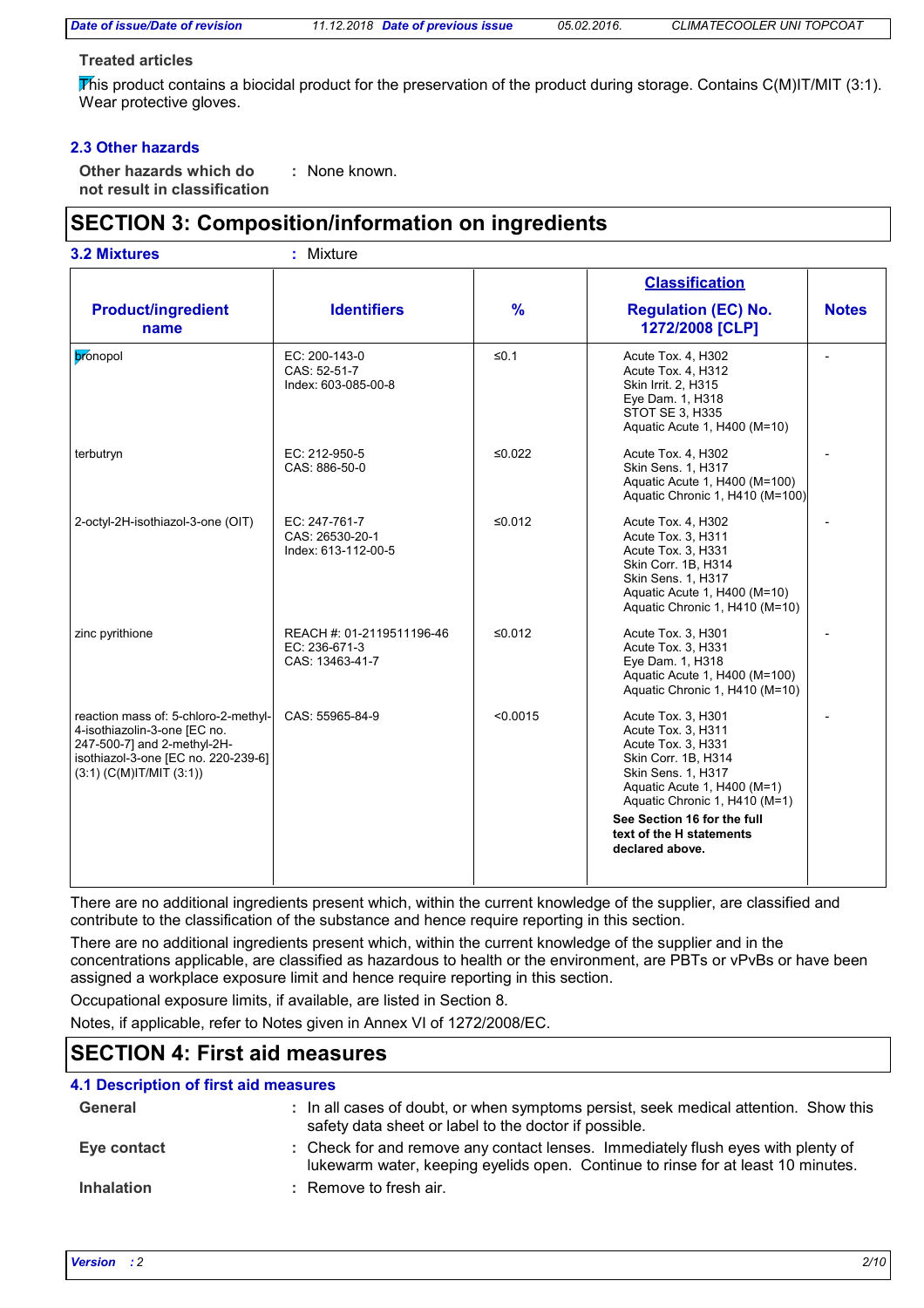| Date of issue/Date of revision | 11.12.2018 Date of previous issue                                                                                                                                                                    | 05.02.2016. | CLIMATECOOLER UNI TOPCOAT |
|--------------------------------|------------------------------------------------------------------------------------------------------------------------------------------------------------------------------------------------------|-------------|---------------------------|
| <b>Skin contact</b>            | : Wash skin thoroughly with soap and water or use recognized skin cleanser. Do<br>NOT use solvents or thinners.                                                                                      |             |                           |
| Ingestion                      | : If accidentally swallowed rinse the mouth with plenty of water (only if the person is<br>conscious). If significant amounts have been swallowed or if symptoms persist,<br>seek medical attention. |             |                           |

### **4.2 Most important symptoms and effects, both acute and delayed**

See Section 11 for more detailed information on health effects and symptoms.

 $\overline{\mathcal{C}}$ ontains:

reaction mass of: 5-chloro-2-methyl-4-isothiazolin-3-one [EC no. 247-500-7] and 2-methyl-2H-isothiazol-3-one [EC no. 220-239-6] (3:1) (C(M)IT/MIT (3:1)) 2-octyl-2H-isothiazol-3-one (OIT)

May produce an allergic reaction.

### **4.3 Indication of any immediate medical attention and special treatment needed**

None.

### **SECTION 5: Firefighting measures**

| <b>Suitable extinguishing</b><br>: Use an extinguishing agent suitable for the surrounding fire. Recommended:<br>Alcohol resistant foam, CO <sub>2</sub> , powders or water spray/mist.<br>media<br>Unsuitable extinguishing<br>: Do not use a direct water jet that could spread the fire.<br>media<br>5.2 Special hazards arising from the substance or mixture<br>Hazards from the<br>: This product is not classified as flammable. Fire will produce dense black smoke.<br>Exposure to decomposition products may cause a health hazard.<br>substance or mixture<br><b>Hazardous combustion</b><br>: M/hen exposed to high temperatures, hazardous decomposition products may be<br>produced, such as carbon monoxide and dioxide, smoke, oxides of nitrogen etc.<br>products<br>: Use water spray to keep fire-exposed containers cool. This material is hazardous to<br><b>Special protective actions</b><br>aquatic organisms. Fire water contaminated with this material must be contained<br>for fire-fighters<br>and prevented from being discharged to any waterway, sewer or drain. |                                    |  |
|--------------------------------------------------------------------------------------------------------------------------------------------------------------------------------------------------------------------------------------------------------------------------------------------------------------------------------------------------------------------------------------------------------------------------------------------------------------------------------------------------------------------------------------------------------------------------------------------------------------------------------------------------------------------------------------------------------------------------------------------------------------------------------------------------------------------------------------------------------------------------------------------------------------------------------------------------------------------------------------------------------------------------------------------------------------------------------------------------|------------------------------------|--|
|                                                                                                                                                                                                                                                                                                                                                                                                                                                                                                                                                                                                                                                                                                                                                                                                                                                                                                                                                                                                                                                                                                  | 5.1 Extinguishing media            |  |
|                                                                                                                                                                                                                                                                                                                                                                                                                                                                                                                                                                                                                                                                                                                                                                                                                                                                                                                                                                                                                                                                                                  |                                    |  |
|                                                                                                                                                                                                                                                                                                                                                                                                                                                                                                                                                                                                                                                                                                                                                                                                                                                                                                                                                                                                                                                                                                  |                                    |  |
|                                                                                                                                                                                                                                                                                                                                                                                                                                                                                                                                                                                                                                                                                                                                                                                                                                                                                                                                                                                                                                                                                                  |                                    |  |
|                                                                                                                                                                                                                                                                                                                                                                                                                                                                                                                                                                                                                                                                                                                                                                                                                                                                                                                                                                                                                                                                                                  |                                    |  |
|                                                                                                                                                                                                                                                                                                                                                                                                                                                                                                                                                                                                                                                                                                                                                                                                                                                                                                                                                                                                                                                                                                  |                                    |  |
|                                                                                                                                                                                                                                                                                                                                                                                                                                                                                                                                                                                                                                                                                                                                                                                                                                                                                                                                                                                                                                                                                                  | <b>5.3 Advice for firefighters</b> |  |
|                                                                                                                                                                                                                                                                                                                                                                                                                                                                                                                                                                                                                                                                                                                                                                                                                                                                                                                                                                                                                                                                                                  |                                    |  |

**Special protective : Appropriate breathing apparatus may be required. equipment for fire-fighters**

**SECTION 6: Accidental release measures**

| <b>6.1 Personal precautions,</b><br>protective equipment and<br>emergency procedures | : Refer to protective measures listed in sections 7 and 8.                                                                                                                                                                                                               |
|--------------------------------------------------------------------------------------|--------------------------------------------------------------------------------------------------------------------------------------------------------------------------------------------------------------------------------------------------------------------------|
| <b>6.2 Environmental</b>                                                             | : Hazardous to aguatic environment. Do not allow to enter drains, water courses or                                                                                                                                                                                       |
| precautions                                                                          | soil.                                                                                                                                                                                                                                                                    |
| 6.3 Methods and materials<br>for containment and<br>cleaning up                      | : Contain and collect spillage with non-combustible, absorbent material e.g. sand,<br>earth, vermiculite or diatomaceous earth and place in container for disposal<br>according to local regulations. Preferably clean with water or detergent. Avoid using<br>solvents. |
| 6.4 Reference to other                                                               | : See Section 1 for emergency contact information.                                                                                                                                                                                                                       |
| <b>sections</b>                                                                      | See Section 13 for additional waste treatment information.                                                                                                                                                                                                               |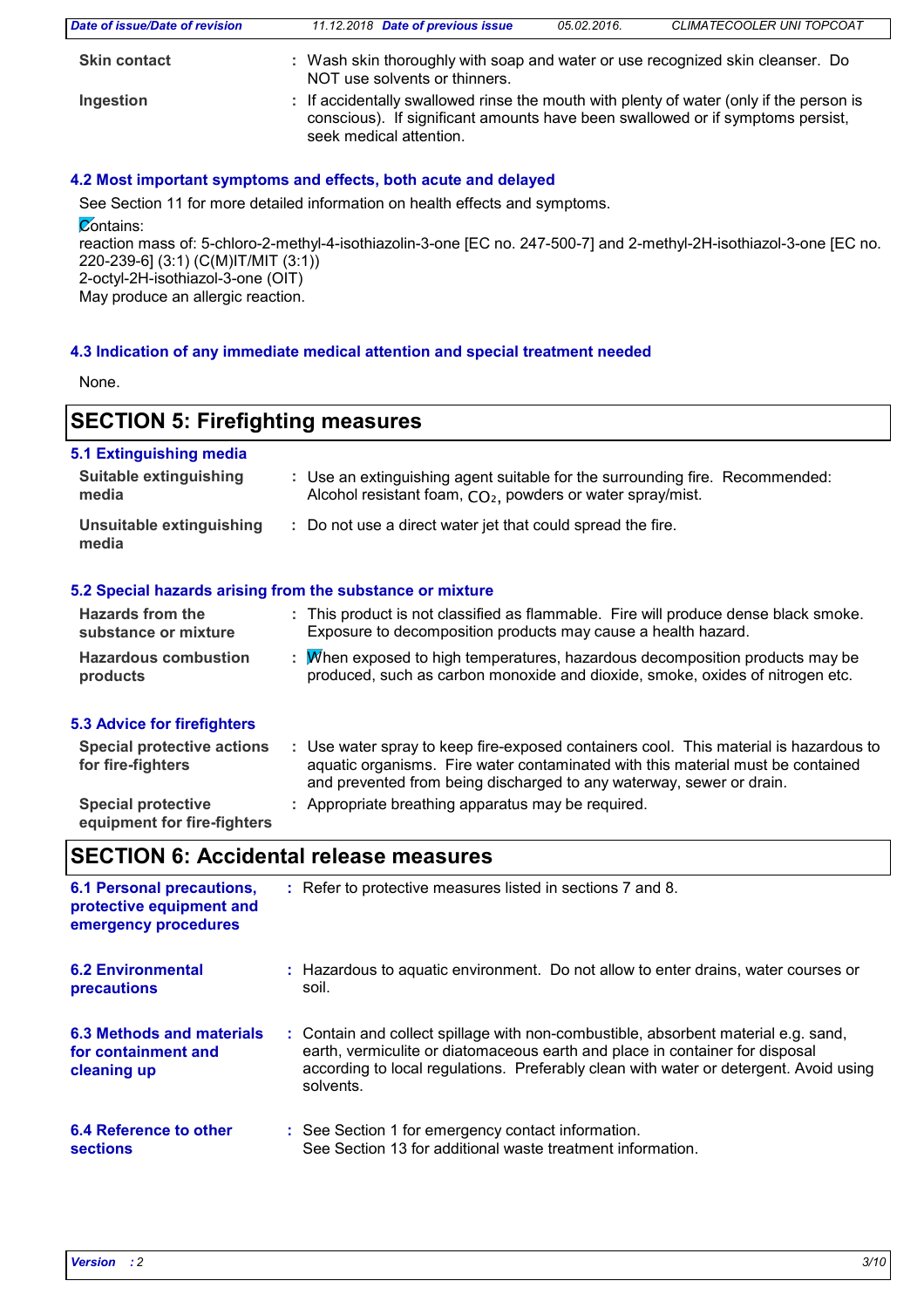### **SECTION 7: Handling and storage**

| 7.1 Precautions for safe<br>handling                                   | : Skin contact with the product and exposure to spray mist and vapor should be<br>avoided. Avoid inhalation of dust from sanding. See Section 8 for information on<br>appropriate personal protective equipment. Eating, drinking and smoking should be<br>prohibited in areas where this material is handled and stored. Wash hands before<br>breaks and immediately after handling the product. Avoid release to the environment.                  |
|------------------------------------------------------------------------|------------------------------------------------------------------------------------------------------------------------------------------------------------------------------------------------------------------------------------------------------------------------------------------------------------------------------------------------------------------------------------------------------------------------------------------------------|
| 7.2 Conditions for safe<br>storage, including any<br>incompatibilities | Store away from direct sunlight in a dry, cool and well-ventilated area, away from<br>incompatible materials (see Section 10). Keep container tightly closed. Containers<br>that have been opened must be carefully resealed and kept upright to prevent<br>leakage. Do not store in unlabeled containers. Recommended storage temperature<br>is $+5^{\circ}$ C $+25^{\circ}$ C. Do not allow to freeze. Store in accordance with local regulations. |
| 7.3 Specific end use(s)                                                | : None.                                                                                                                                                                                                                                                                                                                                                                                                                                              |

### **SECTION 8: Exposure controls/personal protection**

#### **8.1 Control parameters**

No exposure limit value known. **Occupational exposure limits**

**procedures**

Recommended monitoring : If this product contains ingredients with exposure limits, personal, workplace atmosphere or biological monitoring may be required to determine the effectiveness of the ventilation or other control measures and/or the necessity to use respiratory protective equipment.

#### **DNELs/DMELs**

No DNELs/DMELs available.

**PNECs**

No PNECs available.

### **8.2 Exposure controls**

### **Appropriate engineering controls**

Provide adequate ventilation. Comply with the health and safety at work laws.

#### **Individual protection measures**

| <b>Eye/face protection</b>                | : Safety eyewear should be used when there is a likelihood of exposure. Use safety<br>eyewear (EN166), especially during spray-application.                                                                                                                                                                                                                                                |
|-------------------------------------------|--------------------------------------------------------------------------------------------------------------------------------------------------------------------------------------------------------------------------------------------------------------------------------------------------------------------------------------------------------------------------------------------|
| <b>Hand protection</b>                    | : Wear protective gloves. Gloves should be replaced regularly and if there is any<br>sign of damage to the glove material. The instructions and information provided by<br>the glove manufacturer on use, storage, maintenance and replacement must be<br>followed.<br>Recommended glove material (EN374):<br>> 8 hours (breakthrough time): nitrile rubber<br>Not recommended: PVA gloves |
| <b>Skin protection</b>                    | : Wear appropriate personal protective clothing to prevent skin contact.                                                                                                                                                                                                                                                                                                                   |
| <b>Respiratory protection</b>             | : If ventilation during spray-application is inadequate, use respirators with<br>combination filter AP, gas/dust filter (EN405:2001). Wear a respirator with type P2<br>filter during sanding (EN149:2001). Be sure to use an approved/certified respirator<br>or equivalent. Check that mask fits tightly and change filter regularly.                                                    |
| <b>Environmental exposure</b><br>controls | : For information regarding environmental protection measures, please refer to<br>section 13 for waste handling, section 7 for handling and storage and section 1.2<br>for relevant identified uses of the substance or mixture and uses advised against.                                                                                                                                  |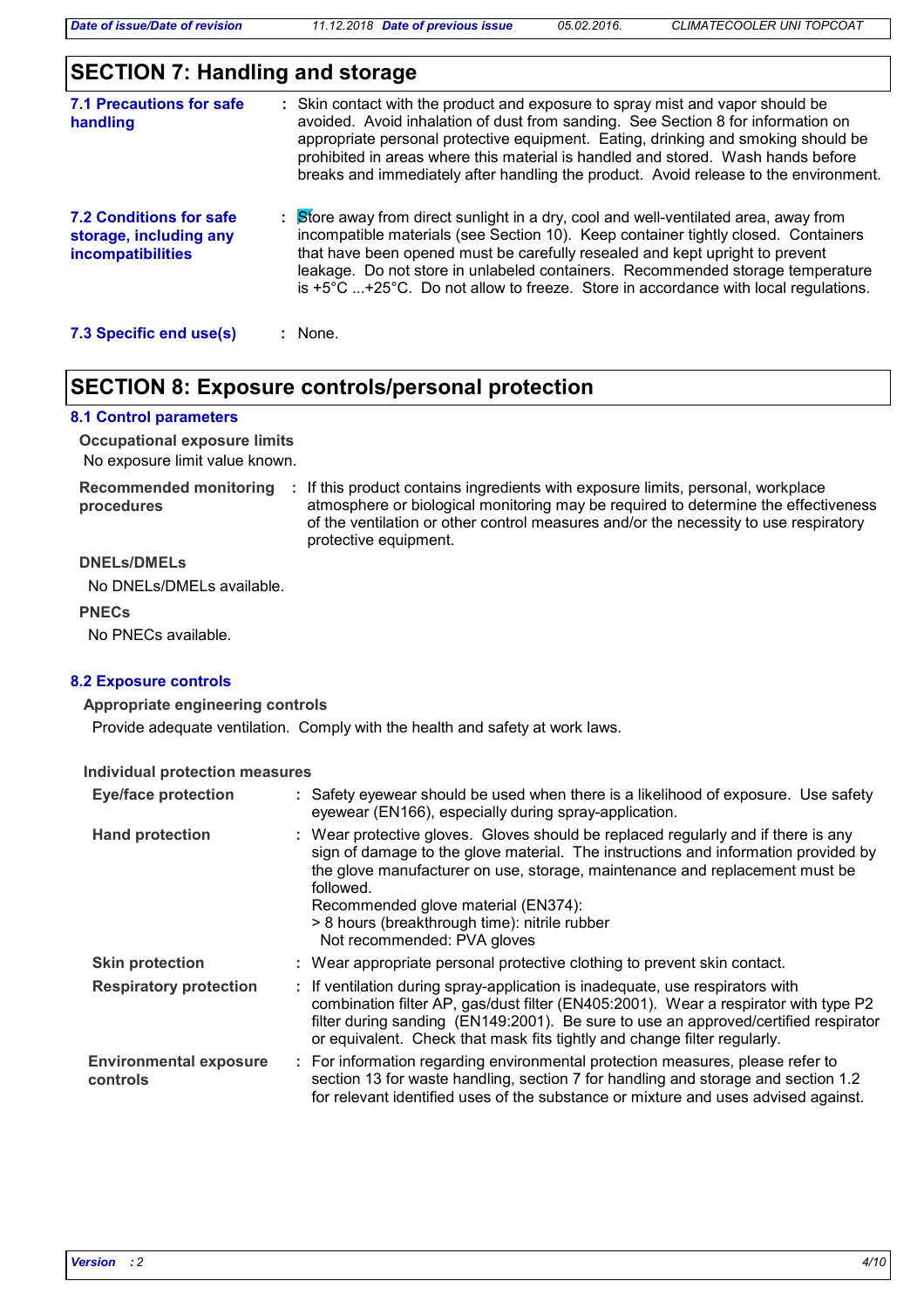### **SECTION 9: Physical and chemical properties**

|  |  | 9.1 Information on basic physical and chemical properties |  |
|--|--|-----------------------------------------------------------|--|
|  |  |                                                           |  |

| <b>Appearance</b>                                      |    |                                                          |
|--------------------------------------------------------|----|----------------------------------------------------------|
| <b>Physical state</b>                                  |    | : Liquid.                                                |
| Color                                                  |    | : Various                                                |
| Odor                                                   |    | $:$ Mild.                                                |
| <b>Odor threshold</b>                                  |    | : Not relevant for the hazard assessment of the product. |
| pH                                                     |    | Not relevant for the hazard assessment of the product.   |
| <b>Melting point/freezing point</b>                    |    | $: 0^{\circ}$ C (water)                                  |
| Initial boiling point and<br>boiling range             | t. | 100°C (water)                                            |
| <b>Flash point</b>                                     | ÷. | $\cancel{5}100^{\circ}$ C                                |
| <b>Evaporation rate</b>                                |    | : Mot relevant due to the nature of the product.         |
| Flammability (solid, gas)                              |    | : Not applicable. Product is a liquid.                   |
| <b>Upper/lower flammability or</b><br>explosive limits |    | : No flammable ingredients present.                      |
| Vapor pressure                                         |    | $\frac{3}{2}$ kPa [room temperature] (water)             |
| Vapor density                                          |    | : Not relevant for the hazard assessment of the product. |
| <b>Density</b>                                         | ÷. | $\sqrt{1/2}$ g/cm <sup>3</sup>                           |
| Solubility(ies)                                        |    | : Miscible in water.                                     |
| Partition coefficient: n-octanol/:<br>water            |    | Not available.                                           |
| <b>Auto-ignition temperature</b>                       |    | : Mot relevant due to the nature of the product.         |
| <b>Decomposition temperature</b>                       |    | : Not relevant for the hazard assessment of the product. |
| <b>Viscosity</b>                                       |    | Not relevant for the hazard assessment of the product.   |
| <b>Explosive properties</b>                            | ÷. | No explosive ingredients present.                        |
| <b>Oxidizing properties</b>                            |    | : No oxidizing ingredients present.                      |

### **9.2 Other information**

No additional information.

## **SECTION 10: Stability and reactivity**

| <b>10.1 Reactivity</b>                            | $:$ See Section 10.5.                                                                                                                                         |
|---------------------------------------------------|---------------------------------------------------------------------------------------------------------------------------------------------------------------|
| <b>10.2 Chemical stability</b>                    | : Stable under recommended storage and handling conditions (see Section 7).                                                                                   |
| <b>10.3 Possibility of</b><br>hazardous reactions | : Under normal conditions of storage and use, hazardous reactions will not occur.                                                                             |
| <b>10.4 Conditions to avoid</b>                   | : Avoid extreme heat and freezing.                                                                                                                            |
| 10.5 Incompatible materials                       | : Keep away from the following materials to prevent strong exothermic reactions:<br>oxidizing agents<br>strong acids<br>strong alkalis                        |
| <b>10.6 Hazardous</b><br>decomposition products   | : When exposed to high temperatures, hazardous decomposition products may be<br>produced, such as carbon monoxide and dioxide, smoke, oxides of nitrogen etc. |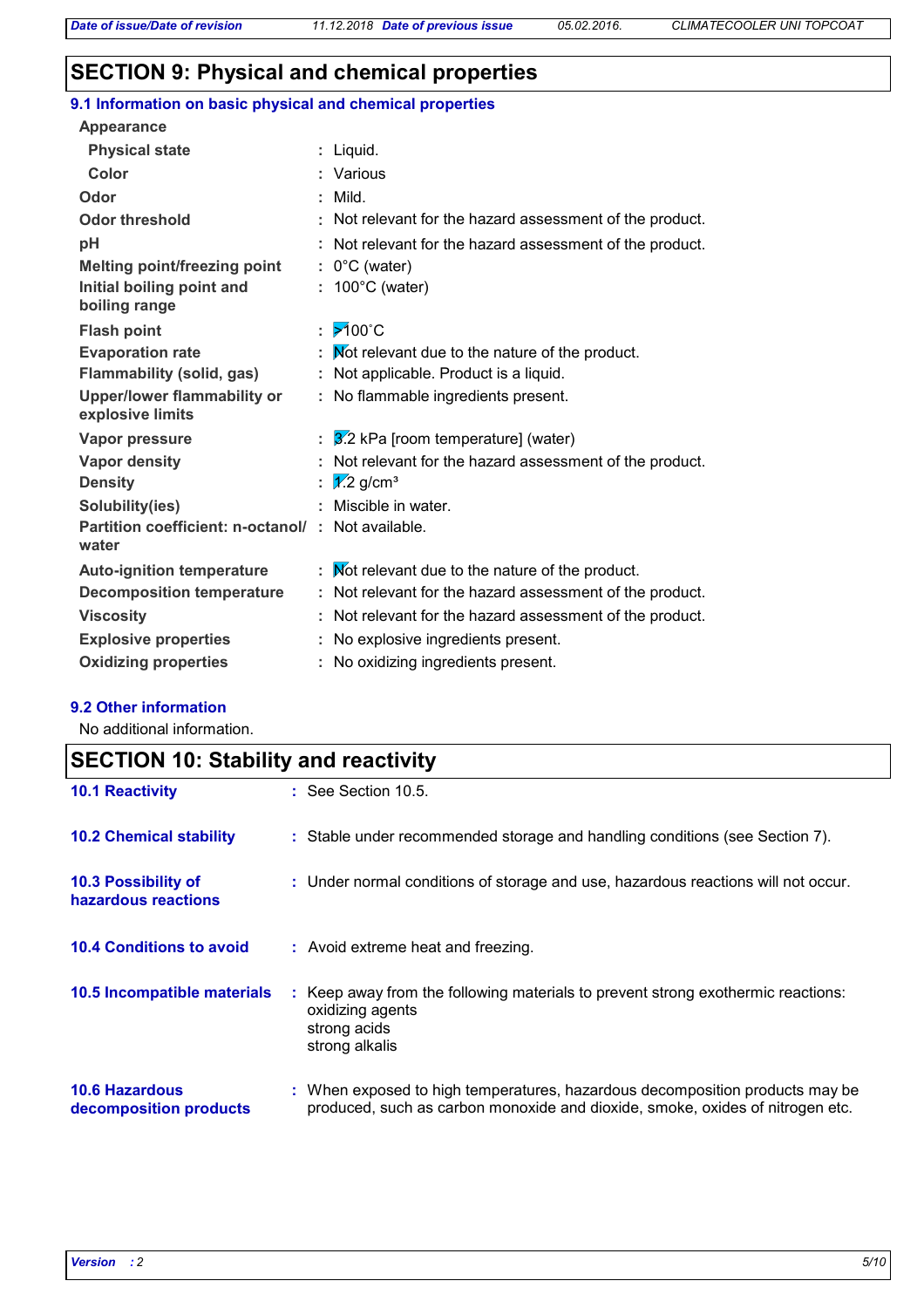### **SECTION 11: Toxicological information**

#### **11.1 Information on toxicological effects**

There is no testdata available on the product itself.

The product is not classified as hazardous according to Regulation (EC) 1272/2008 as amended.

Long term exposure to spray mist may produce respiratory tract irritation. Prolonged or repeated contact can defat the skin and lead to irritation, cracking and/or dermatitis.

#### **Acute toxicity**

| <b>Product/ingredient name</b>                                                                                                                                                  | <b>Result</b> | <b>Species</b> | <b>Dose</b> | <b>Exposure</b> |
|---------------------------------------------------------------------------------------------------------------------------------------------------------------------------------|---------------|----------------|-------------|-----------------|
| bronopol                                                                                                                                                                        | LD50 Oral     | Rat            | 342 mg/kg   |                 |
| 2-octyl-2H-isothiazol-3-one<br>(OIT)                                                                                                                                            | LD50 Dermal   | Rabbit         | 690 mg/kg   |                 |
|                                                                                                                                                                                 | LD50 Oral     | Rat            | 550 mg/kg   |                 |
| zinc pyrithione                                                                                                                                                                 | LD50 Oral     | Rat            | $269$ mg/kg |                 |
| reaction mass of: 5-chloro-<br>2-methyl-4-isothiazolin-<br>3-one [EC no. 247-500-7]<br>and 2-methyl-2H-isothiazol-<br>3-one [EC no. 220-239-6] (3:<br>1) $(C(M)$ IT/MIT $(3:1)$ | LD50 Oral     | Rat            | 53 mg/kg    |                 |

Not classified.

**Irritation/Corrosion**

### Not classified.

### **Sensitization**

The product is not classified as sensitizing by skin contact, but it contains following preservatives or other biocides which may produce an allergic reaction:

1,2-benzisothiazol-3(2H)-one (BIT)

reaction mass of: 5-chloro-2-methyl-4-isothiazolin-3-one [EC no. 247-500-7] and 2-methyl-2H-isothiazol-3-one [EC no. 220-239-6] (3:1) (C(M)IT/MIT (3:1))

2-octyl-2H-isothiazol-3-one (OIT) 2-methyl-2H-isothiazol-3-one (MIT)

terbutryn

**Mutagenicity**

Not classified.

**Carcinogenicity**

Not classified.

**Reproductive toxicity**

Not classified.

**Teratogenicity**

Not classified.

**Specific target organ toxicity (single exposure)**

Not classified.

**Specific target organ toxicity (repeated exposure)**

Not classified.

**Aspiration hazard**

Not classified.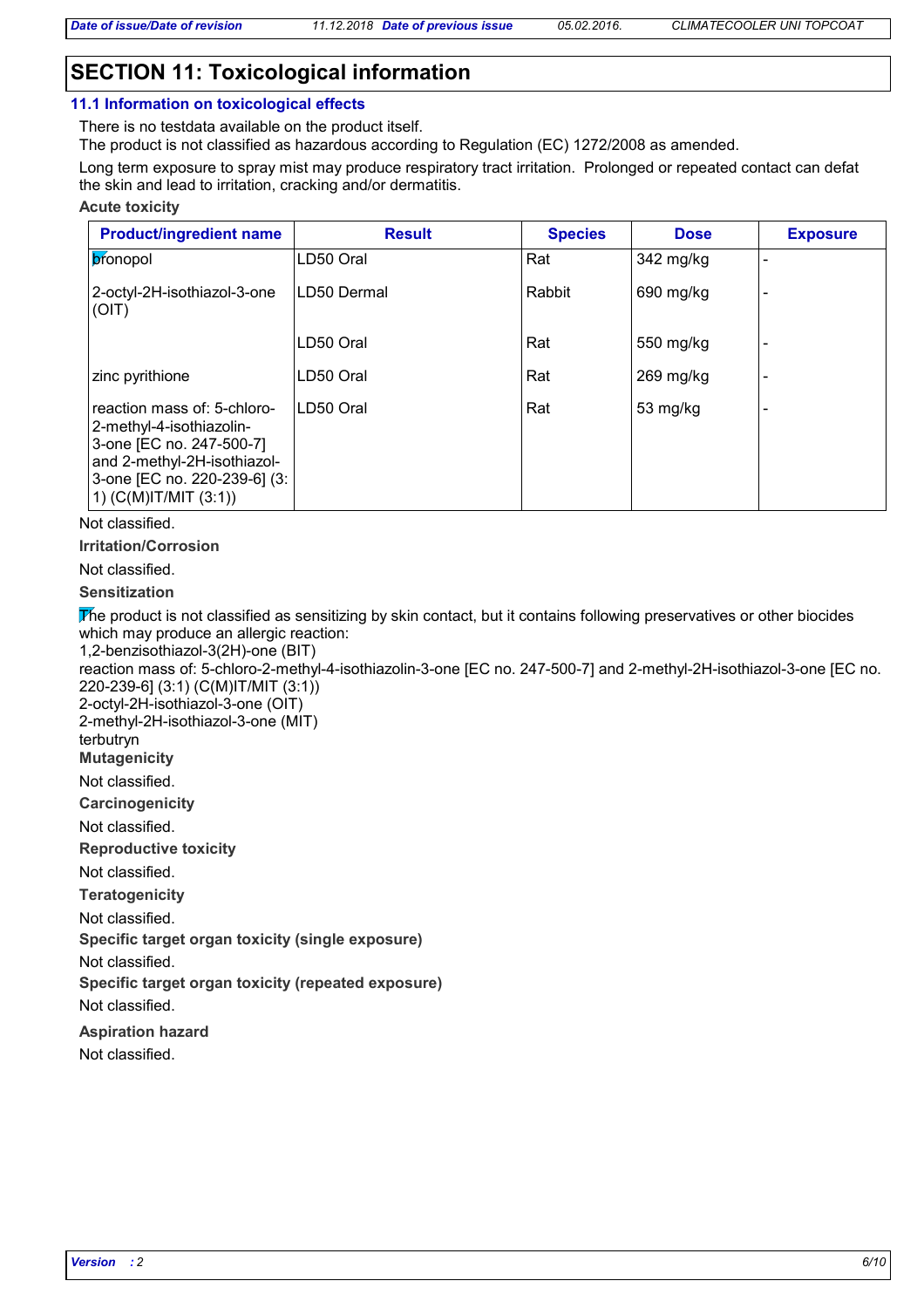### **SECTION 12: Ecological information**

Ecological testing has not been conducted on this product. Do not allow to enter drains, water courses or soil.

The product is classified as environmetally hazardous according to Regulation (EC) 1272/2008. Harmful to aquatic life with long lasting effects.

### **12.1 Toxicity**

| <b>Product/ingredient name</b>                                                                                                                                              | <b>Result</b>                 | <b>Species</b>                             | <b>Exposure</b> |
|-----------------------------------------------------------------------------------------------------------------------------------------------------------------------------|-------------------------------|--------------------------------------------|-----------------|
| bronopol                                                                                                                                                                    | Acute EC50 0.068 mg/l         | Algae - Anabaena flos aqua                 | 72 hours        |
| terbutryn                                                                                                                                                                   | Acute EC50 2 µg/l Fresh water | Algae - Pseudokirchneriella<br>subcapitata | 72 hours        |
| 2-octyl-2H-isothiazol-3-one<br>(OIT)                                                                                                                                        | EC50 0.32 mg/l                | Daphnia - Daphnia magna                    | 48 hours        |
|                                                                                                                                                                             | LC50 0.047 mg/l               | Fish - Oncorhynchus mykiss                 | 96 hours        |
| zinc pyrithione                                                                                                                                                             | EC50 0.0082 mg/l              | Daphnia                                    | 48 hours        |
|                                                                                                                                                                             | LC50 0.0026 mg/l              | Fish - Pimephales promelas                 | 96 hours        |
| reaction mass of: 5-chloro-<br>2-methyl-4-isothiazolin-<br>3-one [EC no. 247-500-7]<br>and 2-methyl-2H-isothiazol-<br>3-one [EC no. 220-239-6] (3:<br>1) (C(M)IT/MIT (3:1)) | Acute EC50 0.379 mg/l         | Algae - Pseudokirchneriella<br>subcapitata | 72 hours        |
|                                                                                                                                                                             | Acute EC50 0.16 mg/l          | Daphnia - Daphnia magna                    | 48 hours        |
|                                                                                                                                                                             | Acute LC50 0.19 mg/l          | Fish - Oncorhynchus mykiss                 | 96 hours        |
|                                                                                                                                                                             | Chronic NOEC 0.0012 mg/l      | Algae - Pseudokirchneriella<br>subcapitata | 72 hours        |
|                                                                                                                                                                             | Chronic NOEC 0.004 mg/l       | Daphnia - Daphnia magna                    | 21 days         |

### **12.2 Persistence and degradability**

| <b>Product/ingredient name</b>                                                                                            | <b>Aquatic half-life</b> | <b>Photolysis</b> | Biodegradability |
|---------------------------------------------------------------------------------------------------------------------------|--------------------------|-------------------|------------------|
| <b>Exection mass of: 5-chloro-</b><br>2-methyl-4-isothiazolin-<br>3-one [EC no. 247-500-7]<br>and 2-methyl-2H-isothiazol- |                          |                   | Readily          |
| 3-one [EC no. 220-239-6] (3:<br>$(1)$ (C(M)IT/MIT (3:1))                                                                  |                          |                   |                  |

### **12.3 Bioaccumulative potential**

| <b>Product/ingredient name</b>           | <b>LogPow</b> | <b>Bioconcentration factor</b><br>[BCF] | <b>Potential</b> |
|------------------------------------------|---------------|-----------------------------------------|------------------|
| $\sqrt{\mathbf{z}}$ <i>nc</i> pyrithione | 0.9           | 11                                      | low              |
| 2-octyl-2H-isothiazol-3-one<br>(OIT)     | 2.45          |                                         | low              |
| terbutryn                                | 3.74          |                                         | llow             |
| bronopol                                 | 0.18          |                                         | low              |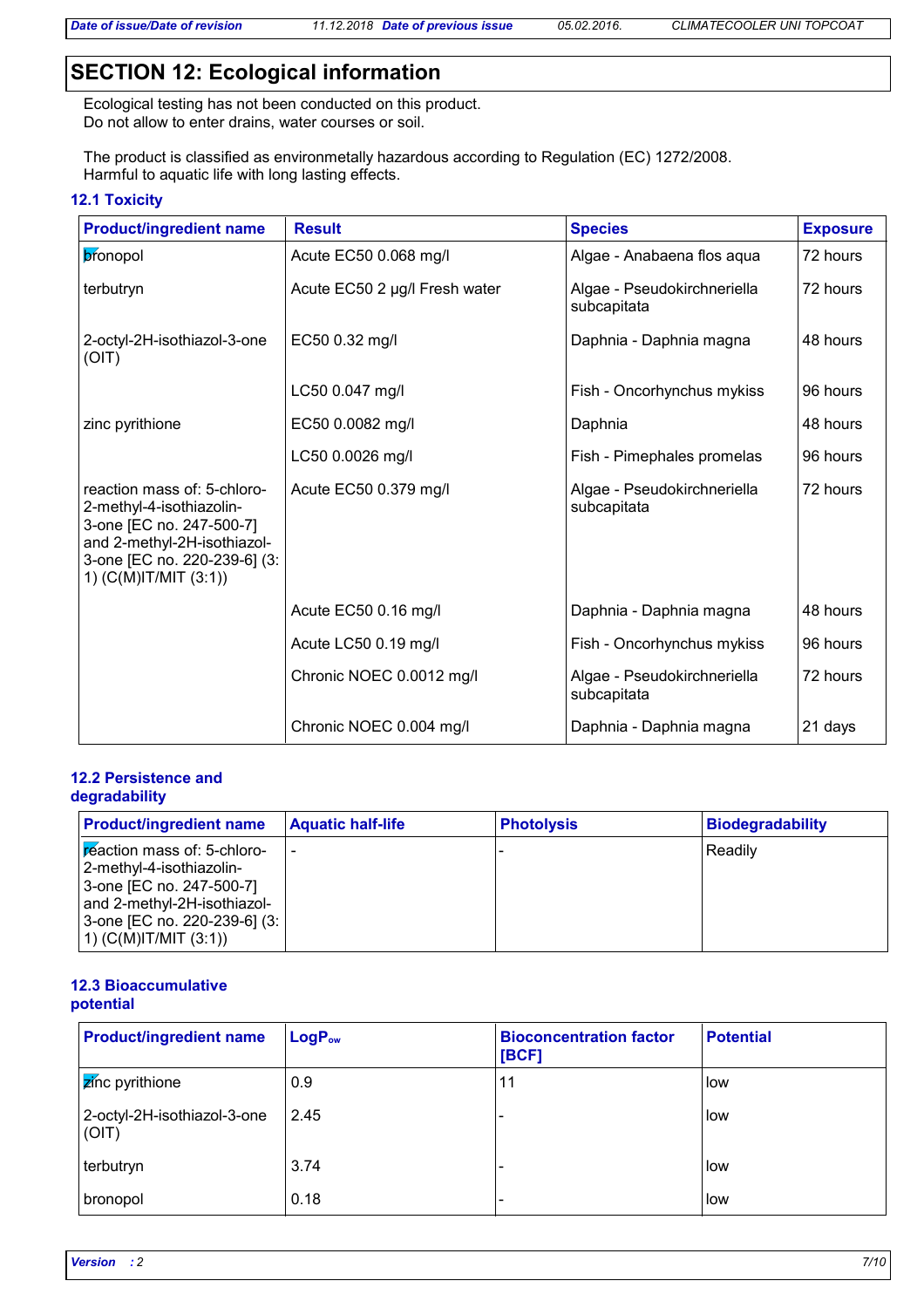| <b>12.4 Mobility in soil</b> |
|------------------------------|
|------------------------------|

| Soil/water partition<br>coefficient (K <sub>oc</sub> ) | : Not available. |
|--------------------------------------------------------|------------------|
| <b>Mobility</b>                                        | : Not available. |

|  |  | <b>12.5 Results of PBT and vPvB assessment</b> |  |
|--|--|------------------------------------------------|--|
|  |  |                                                |  |

| <b>PBT</b>  | : Not applicable. |
|-------------|-------------------|
| <b>vPvB</b> | : Not applicable. |

| 12.6 Other adverse effects<br>Not available. |  |
|----------------------------------------------|--|
|----------------------------------------------|--|

### **SECTION 13: Disposal considerations**

### **13.1 Waste treatment methods**

**Product**

**Methods of disposal :**

Gather residues into waste containers. Liquid residue and cleaning liquids are hazardous waste and must not be emptied into drains or sewage system, but handled in accordance with national regulations. Product residues should be left at special companies which have permission for gathering this kind of wastes.

**European waste catalogue (EWC)**

| Waste code | <b>Waste designation</b>                                                          |
|------------|-----------------------------------------------------------------------------------|
| $1080111*$ | waste paint and varnish containing organic solvents or other hazardous substances |

If this product is mixed with other wastes, the original waste product code may no longer apply and the appropriate code should be assigned. For further information, contact your local waste authority.

#### **Packaging**

| Empty packaging should be recycled or disposed of in accordance with national<br><b>Methods of disposal</b><br>regulations. |  |
|-----------------------------------------------------------------------------------------------------------------------------|--|
| : No additional information.<br><b>Special precautions</b>                                                                  |  |

### **SECTION 14: Transport information**

This product is not regulated for carriage according to ADR/RID, IMDG, IATA.

|                                           | <b>ADR/RID</b>               | <b>IMDG</b>              | <b>IATA</b>    |
|-------------------------------------------|------------------------------|--------------------------|----------------|
| 14.1 UN number                            | Not regulated.               | Not regulated.           | Not regulated. |
| 14.2 UN proper<br>shipping name           | $\qquad \qquad \blacksquare$ | $\overline{\phantom{a}}$ |                |
| <b>14.3 Transport</b><br>hazard class(es) | $\qquad \qquad \blacksquare$ | $\overline{\phantom{a}}$ |                |
| 14.4 Packing<br>group                     |                              | $\overline{\phantom{a}}$ |                |
| 14.5<br><b>Environmental</b><br>hazards   | No.                          | No.                      | No.            |

### **Additional information**

**IATA** : The environmentally hazardous substance mark may appear if required by other transportation regulations.

### **14.6 Special precautions for user**

**Transport within user's premises:** always transport in closed containers that are **:** upright and secure. Ensure that persons transporting the product know what to do in the event of an accident or spillage.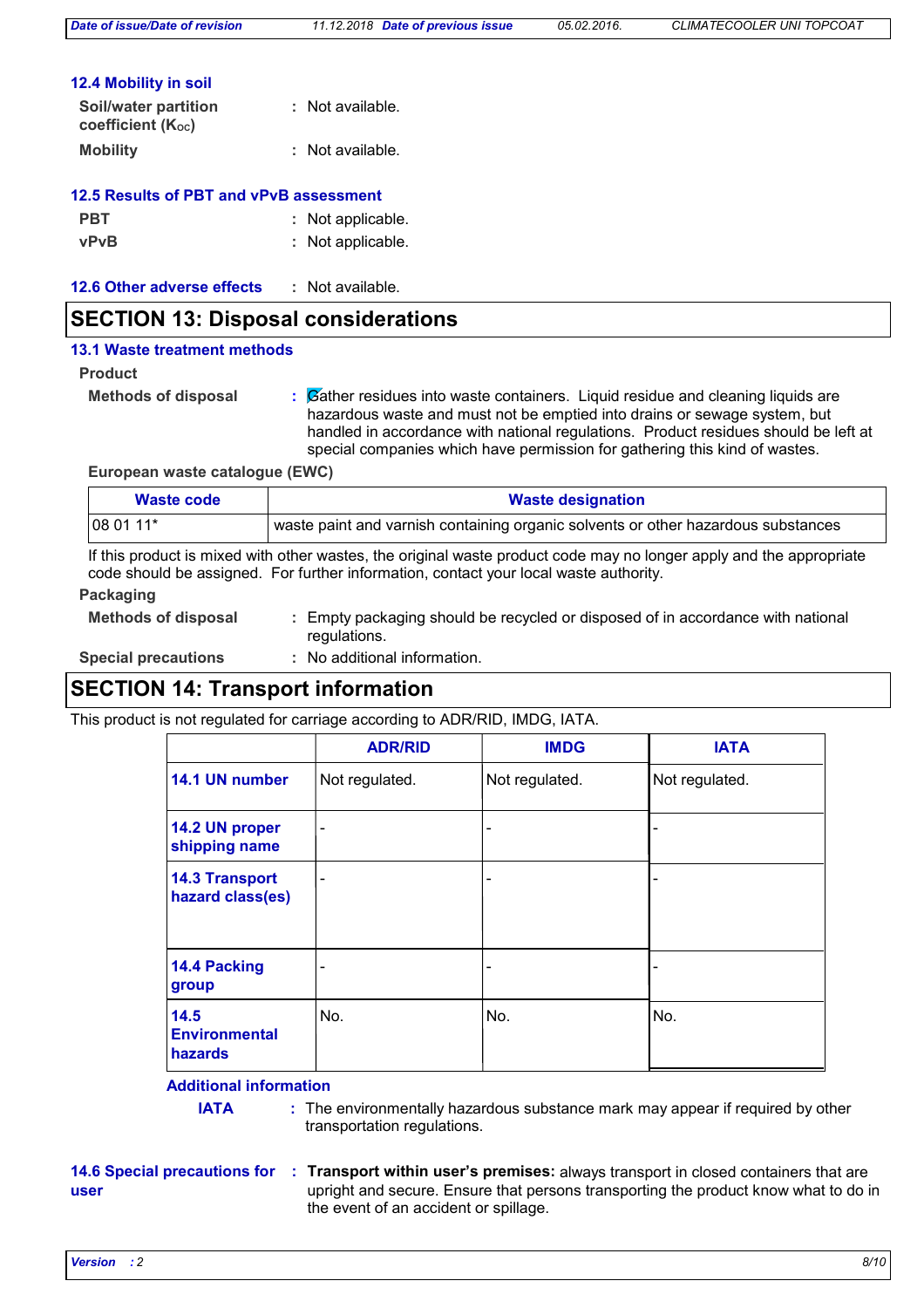**:** Not available.

### **14.7 Transport in bulk according to Annex II of MARPOL and the IBC Code**

| <b>SECTION 15: Regulatory information</b>              |                                                                                                                                                                                                                                                                                                                                                                                                                                                                                                                                                                                                                                                                                                                                                                                                                                                                                                                                                                      |  |  |  |
|--------------------------------------------------------|----------------------------------------------------------------------------------------------------------------------------------------------------------------------------------------------------------------------------------------------------------------------------------------------------------------------------------------------------------------------------------------------------------------------------------------------------------------------------------------------------------------------------------------------------------------------------------------------------------------------------------------------------------------------------------------------------------------------------------------------------------------------------------------------------------------------------------------------------------------------------------------------------------------------------------------------------------------------|--|--|--|
|                                                        | 15.1 Safety, health and environmental regulations/legislation specific for the substance or mixture                                                                                                                                                                                                                                                                                                                                                                                                                                                                                                                                                                                                                                                                                                                                                                                                                                                                  |  |  |  |
| EU Regulation (EC) No. 1907/2006 (REACH)               |                                                                                                                                                                                                                                                                                                                                                                                                                                                                                                                                                                                                                                                                                                                                                                                                                                                                                                                                                                      |  |  |  |
| <b>Other EU regulations</b>                            |                                                                                                                                                                                                                                                                                                                                                                                                                                                                                                                                                                                                                                                                                                                                                                                                                                                                                                                                                                      |  |  |  |
| <b>Europe inventory</b>                                | : Not determined.                                                                                                                                                                                                                                                                                                                                                                                                                                                                                                                                                                                                                                                                                                                                                                                                                                                                                                                                                    |  |  |  |
| <b>15.2 Chemical Safety</b><br><b>Assessment</b>       | : This product contains substances for which Chemical Safety Assessments are still<br>required.                                                                                                                                                                                                                                                                                                                                                                                                                                                                                                                                                                                                                                                                                                                                                                                                                                                                      |  |  |  |
| <b>SECTION 16: Other information</b>                   |                                                                                                                                                                                                                                                                                                                                                                                                                                                                                                                                                                                                                                                                                                                                                                                                                                                                                                                                                                      |  |  |  |
|                                                        | $\nabla$ Indicates information that has changed from previously issued version.                                                                                                                                                                                                                                                                                                                                                                                                                                                                                                                                                                                                                                                                                                                                                                                                                                                                                      |  |  |  |
| <b>Abbreviations and</b><br>acronyms                   | : ATE = Acute Toxicity Estimate<br>CLP = Classification, Labelling and Packaging Regulation [Regulation (EC) No.<br>1272/2008]<br><b>DMEL = Derived Minimal Effect Level</b><br>DNEL = Derived No Effect Level<br>EUH statement = CLP-specific Hazard statement<br>PBT = Persistent, Bioaccumulative and Toxic<br><b>PNEC = Predicted No Effect Concentration</b><br><b>RRN = REACH Registration Number</b><br>vPvB = Very Persistent and Very Bioaccumulative                                                                                                                                                                                                                                                                                                                                                                                                                                                                                                       |  |  |  |
|                                                        | Procedure used to derive the classification according to Regulation (EC) No. 1272/2008 [CLP/GHS]                                                                                                                                                                                                                                                                                                                                                                                                                                                                                                                                                                                                                                                                                                                                                                                                                                                                     |  |  |  |
|                                                        | <b>Classification</b><br><b>Justification</b>                                                                                                                                                                                                                                                                                                                                                                                                                                                                                                                                                                                                                                                                                                                                                                                                                                                                                                                        |  |  |  |
| Aquatic Chronic 3, H412                                | <b>Calculation method</b>                                                                                                                                                                                                                                                                                                                                                                                                                                                                                                                                                                                                                                                                                                                                                                                                                                                                                                                                            |  |  |  |
| <b>Full text of abbreviated H</b><br><b>statements</b> | : $1/301$<br>Toxic if swallowed.<br>H302<br>Harmful if swallowed.<br>H311<br>Toxic in contact with skin.<br>H312<br>Harmful in contact with skin.<br>H314<br>Causes severe skin burns and eye damage.<br>H315<br>Causes skin irritation.<br>H317<br>May cause an allergic skin reaction.<br>H318<br>Causes serious eye damage.<br>H331<br>Toxic if inhaled.<br>May cause respiratory irritation.<br>H335<br>H400<br>Very toxic to aquatic life.<br>Very toxic to aquatic life with long lasting effects.<br>H410<br>H412<br>Harmful to aquatic life with long lasting effects.                                                                                                                                                                                                                                                                                                                                                                                       |  |  |  |
| <b>Full text of classifications</b><br>[CLP/GHS]       | : $\overline{\mathsf{Acute}}$ Tox. 3, H301<br>ACUTE TOXICITY (oral) - Category 3<br>ACUTE TOXICITY (dermal) - Category 3<br>Acute Tox. 3, H311<br><b>ACUTE TOXICITY (inhalation) - Category 3</b><br>Acute Tox. 3, H331<br>Acute Tox. 4, H302<br><b>ACUTE TOXICITY (oral) - Category 4</b><br>Acute Tox. 4, H312<br>ACUTE TOXICITY (dermal) - Category 4<br>Aquatic Acute 1, H400<br>AQUATIC HAZARD (ACUTE) - Category 1<br><b>AQUATIC HAZARD (LONG-TERM) - Category 1</b><br>Aquatic Chronic 1, H410<br>Aquatic Chronic 3, H412<br>AQUATIC HAZARD (LONG-TERM) - Category 3<br>Eye Dam. 1, H318<br>SERIOUS EYE DAMAGE/ EYE IRRITATION - Category 1<br>Skin Corr. 1B, H314<br>SKIN CORROSION/IRRITATION - Category 1B<br>Skin Irrit. 2, H315<br>SKIN CORROSION/IRRITATION - Category 2<br>Skin Sens. 1, H317<br>SKIN SENSITIZATION - Category 1<br>SPECIFIC TARGET ORGAN TOXICITY (SINGLE<br>STOT SE 3, H335<br>EXPOSURE) (Respiratory tract irritation) - Category 3 |  |  |  |
| Date of issue/Date of<br>revision                      | : 12/11/2018                                                                                                                                                                                                                                                                                                                                                                                                                                                                                                                                                                                                                                                                                                                                                                                                                                                                                                                                                         |  |  |  |
| Date of previous issue                                 | : 2/5/2016                                                                                                                                                                                                                                                                                                                                                                                                                                                                                                                                                                                                                                                                                                                                                                                                                                                                                                                                                           |  |  |  |

**:** 2

**Version**